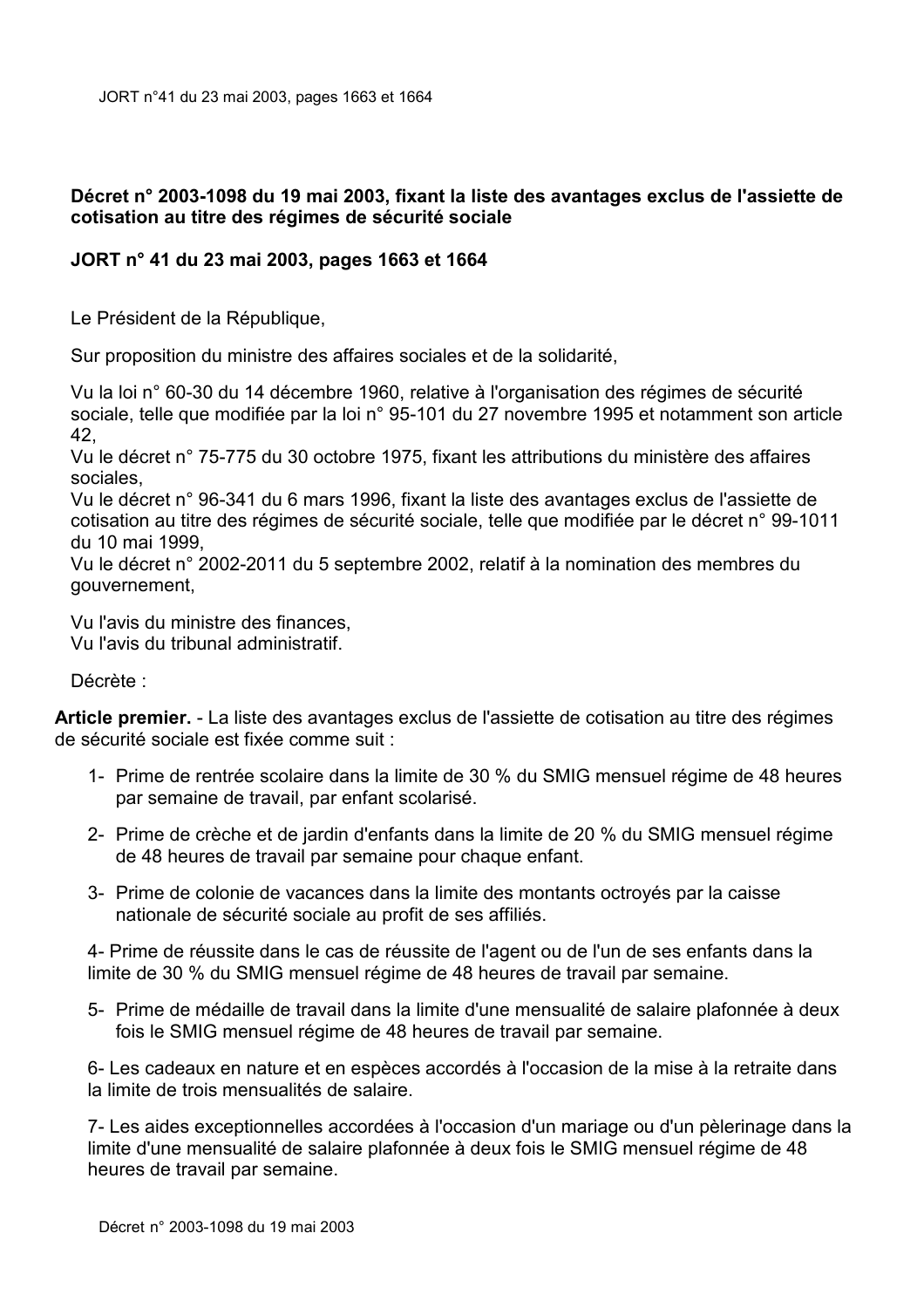8- Les aides exceptionnelles octroyées à l'occasion d'une naissance ou d'une circoncision ou à l'occasion des fêtes religieuses dans la limite d'un salaire mensuel plafonné à un SMIG mensuel régime de 48 heures de travail par semaine.

9- Les aides exceptionnelles accordées à l'occasion d'un événement malheureux ou d'un décès

10- Les vêtements de travail y compris les tenues nécessitées par les besoins de service ou de protection, demeurant propriété de l'employeur.

11- Le lait, le savon et autres produits accordés aux emplovés dans le cadre de la préservation de la santé et de la sécurité au travail ou leur contre-valeur en espèces.

12- Les montants accordés aux agents de l'entreprise chargés d'effectuer des missions à l'intérieur de la République en contre partie du séjour, de la restauration et du transport sous réserve de présentation d'un ordre de mission.

13 - Les frais de restauration dans la limite de 3 fois le SMIG horaire régime de 48 heures par semaine de travail, par repas et par jour de travail à double séance.

14- Les montants engagés au profit des agents dont la nature de leur travail nécessite l'utilisation de leurs moyens personnels de transport au profit de l'entreprise, et ce, dans la limite de 15 % du SMIG horaire régime 48 heures de travail par semaine, par kilomètre sous réserve de remplir les conditions suivantes :

- Ladite indemnité ne doit pas être généralisée, elle doit être limitée aux personnes dont la nature de leur activité nécessite le déplacement,

- La présentation des pièces justifiant l'accomplissement de cette opération (ordre de mission, pièces justificatives nécessaires...).

- Le non recours aux frais de transports suivant un montant fixe et successif,

15- Le transport du personnel des compagnies aériennes, maritimes et terrestres,

16- Les indemnités qui ont trait aux actions culturelles, sportives ou de loisirs, telles que les indemnités accordées aux associations au sein de l'entreprise ou l'organisation des excursions.

17- Les indemnités spécifiques accordées aux agents de l'entreprise commis à l'étranger dans le cadre de la réalisation de marchés ou de l'exportation de services, tels que l'informatique, les études ou les échanges d'expériences, et ce, dans la limite de la partie dépassant leurs salaires habituels accordés à leurs homologues en Tunisie.

18- Les primes supportées par l'employeur au titre de l'assurance collective sur la maladie ou de l'assurance collective sur la vie au profit de ses employés.

19-La contrepartie des missions temporaires accomplies par des affiliés à un autre régime de sécurité sociale à condition que ces missions soient autorisées par l'employeur, et ce, dans la limite de dix heures par semaine pour le secteur de l'enseignement primaire et secondaire et de trois heures par semaine pour les autres secteurs.

20- Les salaires octrovés par les entreprises de presse aux pigistes occasionnels en contrepartie de leurs missions temporaires selon les conditions suivantes